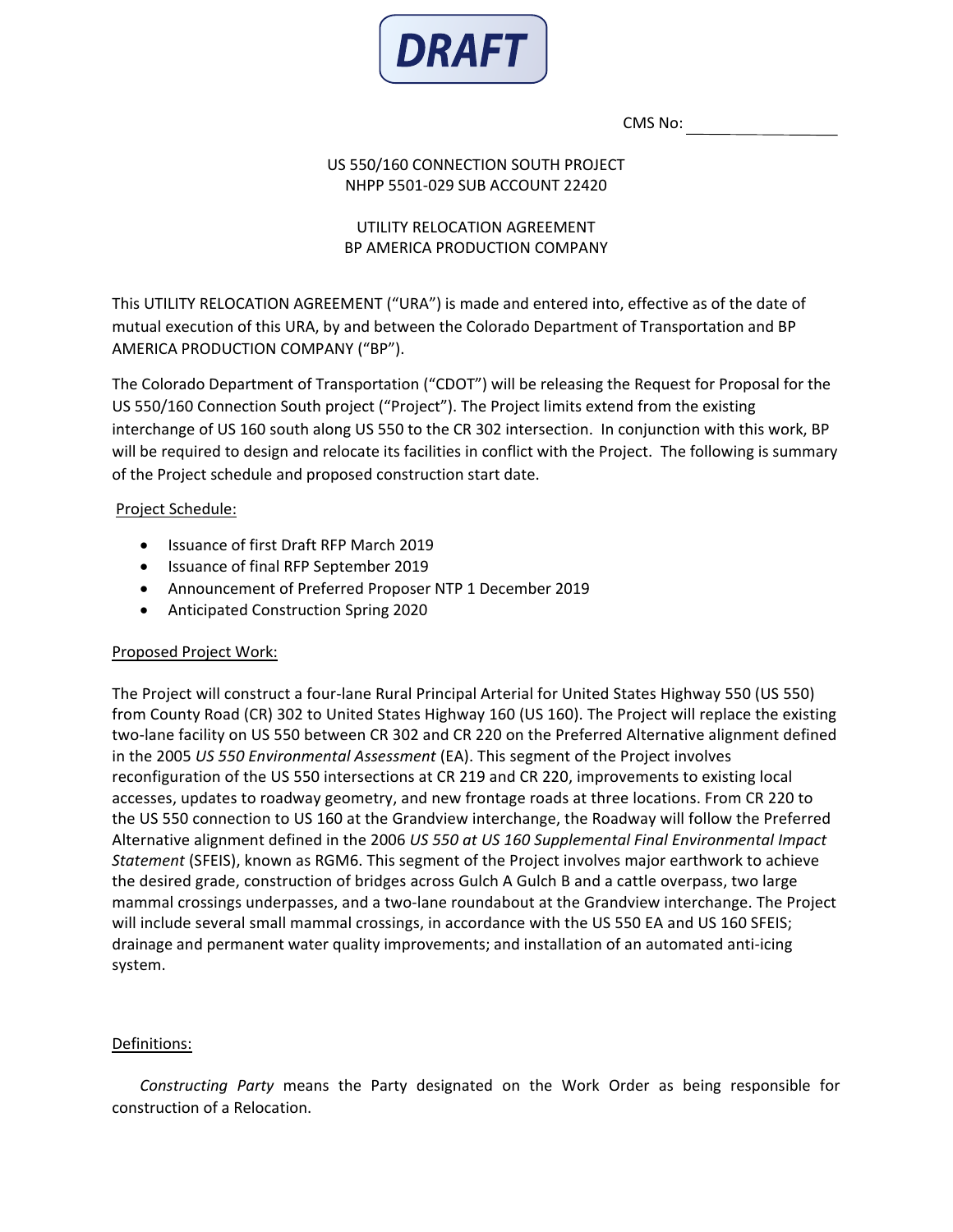*Cost of Relocation* means the entire amount to be paid for Utility Work that is properly attributable to the Relocation after deducting from that amount the cost of any Incidental Utility Work, Betterments, Excluded Environmental Work, Depreciation Value, and/or Salvage Value, as applicable. All costs associated with the design and relocation of BPX's facilities impacted by the Project shall be covered by a Standard Utility Agreement between CDOT and BPX. The Contractor shall not include this cost in its contract price.

*Designing Party* means the Party designated on the Work Order as being responsible for design of Relocation.

*Contractor* means the organization(s) or consortium(s) hired by CDOT to design and construct the Project, and their contractors, successors, and assigns.

*Relocate or Relocation* means the adjustment of a Utility that is necessary for the continuous operation of Utility service, Project economy, sequencing of Project construction, or to bring the Utility into compatibility with the implementation of a Project, including without limitation: Protection in Place or Protect in Place, Removal and reinstallation, including necessary temporary facilities; transfer or modification of location; acquiring necessary right-of-way at a new location; moving, rearranging, or changing the type of Utility (exclusive of Betterments); Abandonment; and construction of a replacement utility that is functionally equivalent.

*Relocation Plans* means the preliminary and final Utility Relocation design plans and construction documents. Relocation Plans shall comply with the Relocation Standards and with the terms of this URA.

*Utility or Utilities* means buried gas gathering and distribution facilities, including necessary appurtenances, owned and/or operated by Owner that have been identified as potentially posing a conflict with the implementation of the Project and includes any such facility during and after Relocation. Utility or Utilities does not include private service facilities unless specifically agreed upon in writing by CDOT and Owner. No private gas service relocation work is anticipated with BP.

*Utility Work* means tasks, obligations and duties, exclusive of Incidental Utility Work and Excluded Environmental Work, required to either accomplish Relocation or confirm that no Relocation is required for a Utility, including:

- a) design of the Relocation, including subsurface utility engineering ("SUE") and the development of final utility relocation plans;
- b) construction of the relocation, including labor, materials and equipment procurement, temporary relocation, and relocation of existing service lines connecting to any Utility, regardless of the ownership of such service lines or of the property served by such service lines; and
- c) activities undertaken to effectuate the Relocation, hereinafter collectively referred to as "Utility Coordination," including without limitation:
	- i) verification by survey, potholing or otherwise that a Utility is, or is not, in conflict with the Project;
	- ii) provision of survey coordinate data, field surveys, and construction staking in the field for the construction of a Relocation;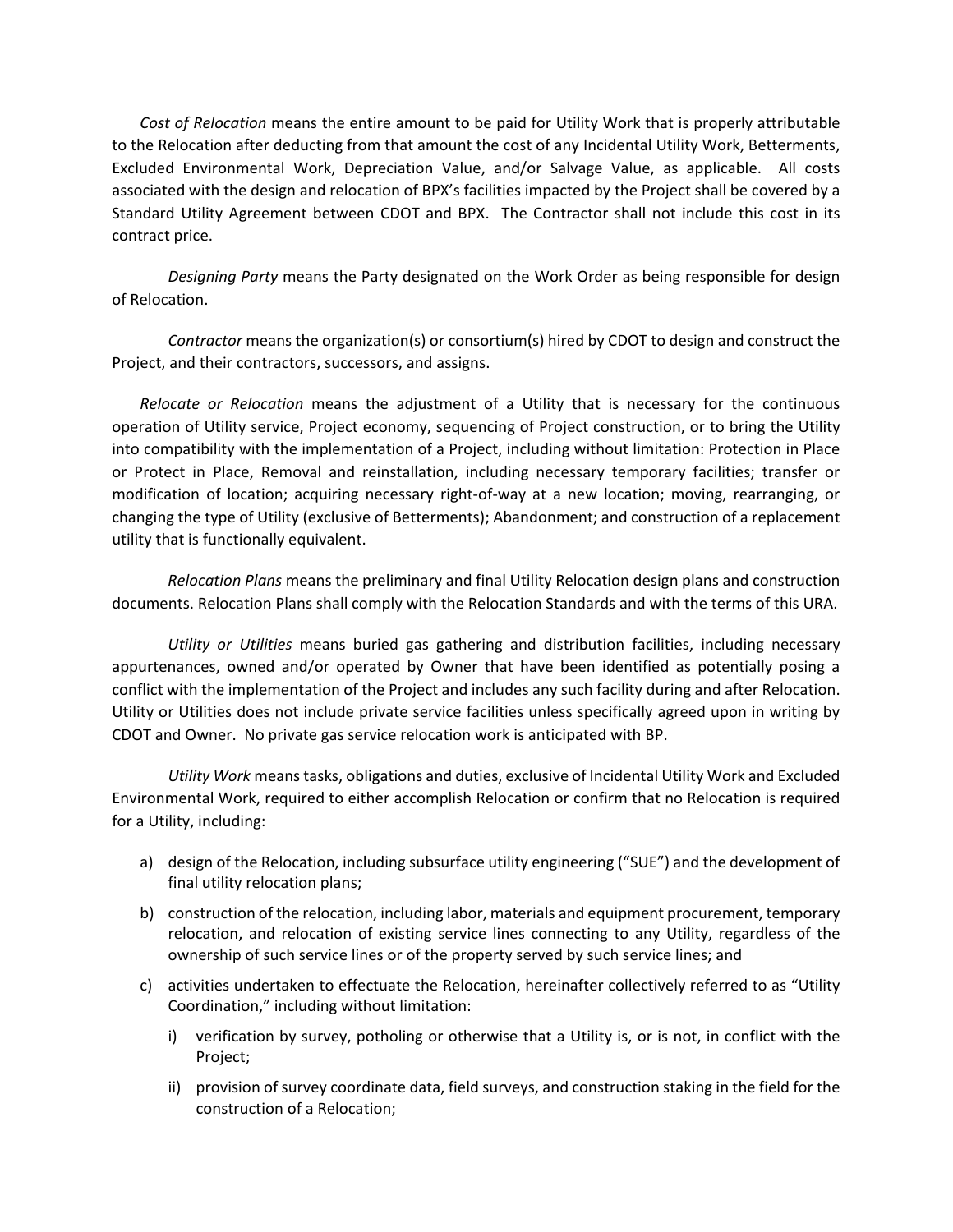- iii) acquisition of Permissions and property interests;
- iv) public information;
- v) traffic control;
- vi) resurfacing and restriping of streets and reconstruction of curb and gutter and sidewalks as may be required by any relevant authority;
- vii) development of and delivery to the non-Constructing Party of as-constructed plans (or, in the alternative, drawings marked to show changes in the field) showing each Relocation; and
- viii) activities performed to ensure and document that Utility Work is in accord with Relocation Plans, including, without limitation, materials handling; construction procedures; calibrations and maintenance of equipment; document control; production process control; and any sampling, testing, and inspection done for these purposes (collectively, "Quality Control").

*Work Order* means the document under which all Relocations shall be implemented and the Responsible Party designated, in accordance with the Work Order.

#### Agreement

Utility investigation has determined that this project will require design and relocation work to be completed by BP. This Agreement is to establish a process between the Utility Owner, CDOT and the Contractor. This process is further addressed in Book 2, Section 7 – Utilities in the RFP. This Agreement does not commit funding by any party.

CDOT has contracted with BP to perform advance relocation design for existing infrastructure known to be conflict with the Project. The known conflicts and proposed relocation of BP's facilities are shown in the utility plans for information only. Advance relocation is anticipated to commence on or about the Fall of 2019. However, relocation work may still be ongoing following NTP and commencement of the Project. The Contractor may be required to coordinate relocation work and phasing as part of the Project. Relocation costs for the design and construction will be covered by CDOT under a Standard Utility Agreement and shall not be included under the Contract Price of the Project.

The RFP may require the Contractor to coordinate the relocation of BP's facilities as part of the Project work. The RFP will also require the use of reasonable efforts to anticipate and avoid utilities, and to minimize impacts to existing and proposed utilities. The Contractor will be required to either execute a No-Conflict form or a Utility Work order with BP for relocation work that may be required. Examples of the No-Conflict form and Utility Work order are attached hereto.

CDOT and BP have identified the facilities to be in conflict with the proposed Project work. The Contractor will be responsible to confirm the conflicts and provide the appropriate documentation to CDOT that the Contractor and BP have coordinated the necessary relocation and identified impacts to existing facilities in completing this work. BP shall have final approval for the relocation design of its facilities. Any additional relocation work required by BP that is not covered by the advance relocation design or shown in the preliminary utility relocation plans shall be included in the Contract Price for the Project. The Contractor shall be responsible for coordinating and paying for this work.